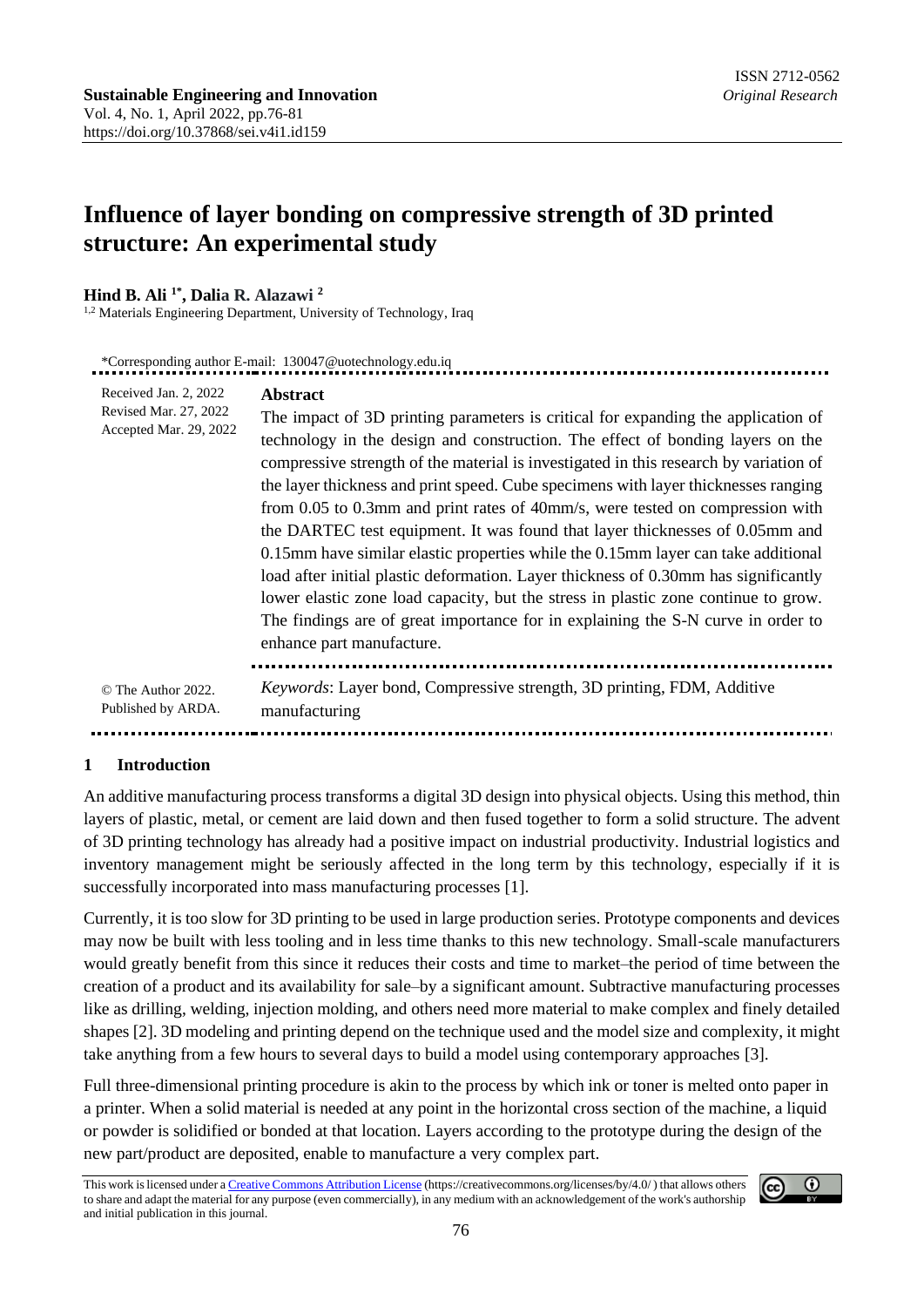Models for 3D printing may be created using a CAD program, a 3D scanner, or a regular digital camera and photogrammetry software, among other methods. In many ways, the hand modeling process for obtaining geometric data for 3D computer graphics may be compared to the fine arts such as sculpting. 3D scanning is the act of collecting digital data about the look and feel of a physical object in order to build a reliable digital representation of that object in three dimensions. After modeling, the CAD file transfer to STL file to insert in 3D modeling printing software [4]. Figure 1 shows a general principle in prating 3D models.



Figure 1. 3D printing process [6]

For printing a computer model from an STL file, error-checking has to be performed. G-code from the simulation software is sent to printer as  $X$ ,  $Y$ ,  $Z$  points to be printed [5].

## **1.1 PLA material**

Polylactic acid (PLA) as a biopolymer is biodegradable material made from renewable resources such as maize starch and sugar cane. This material is commonly used in canning, plastic cups, packing, and plastic water bottles. PLA is more ecologically friendly than ABS since it is derived from plants [7]. The characteristics of the material is a higher surface hardness and increased brittleness causing cracks if twisted. Parts made out of this material can be cut, cooled, sanded, painted, and bonded together using adhesives; however, acetone cannot be used to increase the smoothness of the final surfaces [8].

When PLA wires are exposed to air for an extended period of time, bubbles and spurs emerge at the extrusion nozzle during printing. This has the potential to clog the nozzle and decrease the surface quality of the produced product. Staining and discoloration may also occur on the item. Although hot air may be used to dry wet PLA wires, heating may change the crystallization rate of the material as well as the thermal characteristics of the wires, which may impact the printing temperature [9].

PLA has a tendency to jam (or clog) the printer's nozzle since it is more viscous and swells more when melted. To avoid clogging the nozzle, it is strictly recommended adhering to manufacturer's recommendations. The holographic layers often do not shrink when cooled - so warping and cracking of the seams are not a concern, and the holographic print can be removed from the print surface more easily than with ABS. This material does not require a thermal surface (though utilizing it appropriately might increase the quality of the resultant shape), and it is not necessary to enclose the printer (but, again, may give better results). To improve the degree of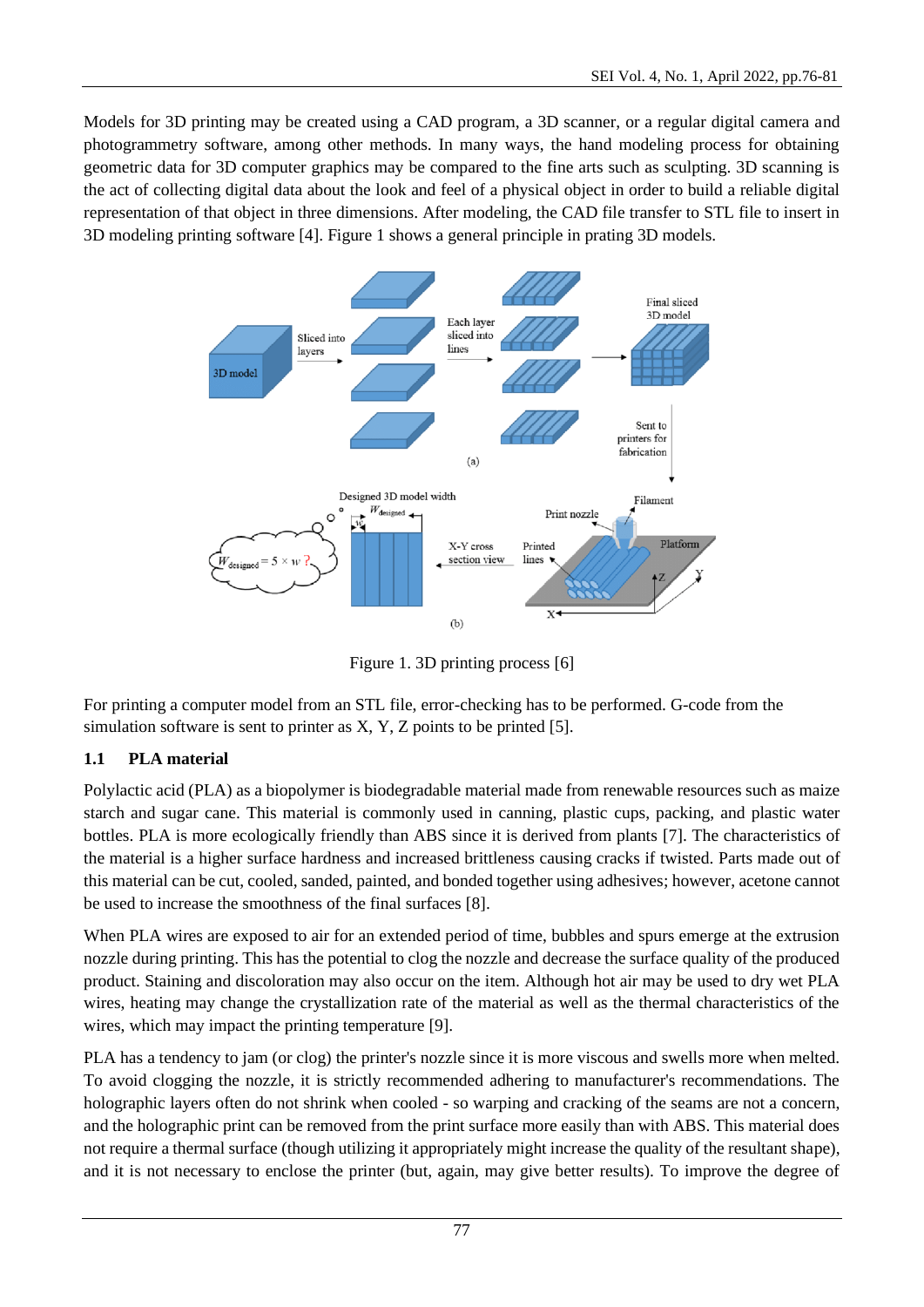adhesion to the print surface, it is recommended covering with masking tape (also known as paint tape) [10, 11].

The purpose of this work is to investigate effect of bonding layer factors on the compressive strength of the material. Particularly, variation of the layer thickness and print speed as parameters and its impact the compressive strength is investigated in this research.

## **2 Materials and methods**

In this research WINBO 3D PRINTER with one nozzle version WB.CL.V03 printing machine is used. After layering steps on 3 axes, the printing process of test sample is done and compression strength test was performed using DARTEC 100KN universal testing machine. The setting of the parameters used in this study is given in Table 1.

| Table 1. Setup condition for PLA |                           |  |
|----------------------------------|---------------------------|--|
| Parameter                        | Range                     |  |
| Nozzle temperature               | $230 - 270$ C             |  |
| Table bed temperature            | 30 - 70 C, optimum 40 C   |  |
| Printing isolated                | Glass and griding silicon |  |

The test sample for the compressive strength test is originally designed with the following dimensions:  $X = 15$ mm,  $Y = 15$  mm,  $Z = 30$  mm. The sample is shown in Figure 2.



Figure 2. Test sample: Cure software G-code

## **3 Results and discussion**

To produce test samples, eight attempts were made until the successful setup was achieved. In the first attempt: Small dimensions ( $X = 15$  mm,  $Y = 15$  mm,  $Z = 30$  mm) to reduce time of printing from 150.45 min to 37 min so that it reduced material content and increase mesh structured. Characteristics of sample are medium base capacity, small scale and bed temperature of 30  $^{\circ}$ C. It was designed to obtain a small mesh and small layering space to analyze compressive strength loads over all printed part and the mesh go crosse slides to exact full material covering.

In the second attempt: Small dimension  $(X = 15$  mm,  $Y = 15$  mm,  $Z = 30$  mm) to reduce time of printing from 150.45 min to 37 min so that it reduced material content and increase mesh structured. The structure represents a modified previous attempt to small mesh and small layering gap but with higher bed temperature. It is noticed that with the third attempt the print was not successful.

In the fourth attempt: printed dimensions of the sample were  $X = 15$  mm,  $Y = 15$  mm,  $Z = 30$  mm, with 101 layers, with the layer thickness of 0.3 mm. The fan setup was modified to provide better air flow. It was observed that layers melt better by closing the fan, so when the nozzle finish cycle and begin at the next, the next melting layers melts the below layer because it didn't get solidify yet.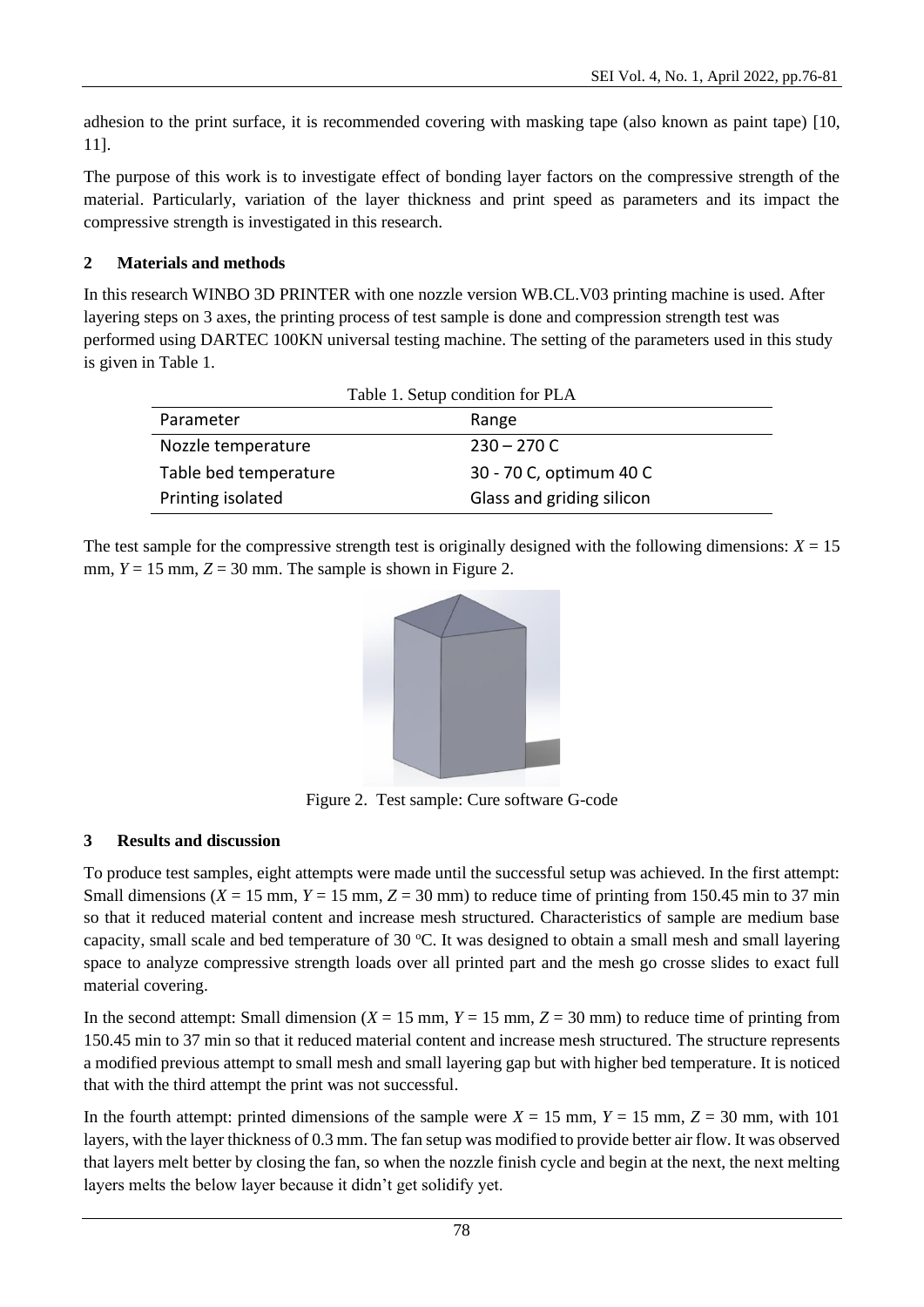In the fifth attempt: printed dimensions of the sample were the same as in the previous ones, bur the number of layers was reduced to 76 due to increased layer thicknesses. The sample is actually modified previous attempt, with fan on 50, and high layers gap, while structure illustrated that, it still melts even when increased the flow and layers thickness. The structure was fully covered by crosses except a few on shell thickness.

In the sixth attempt: printed dimensions of the sample were  $X = 15$  mm,  $Y = 15$  mm,  $Z = 30$  mm with 76 layers. The structure represented that, after finish mostly 30% of the shape, the layer bonding recorded unfinished barriers, small scale occurs non-solidify of every layer. Sample preparation results with eight attempts is shown in Figure 3.



Figure 3. Sample preparation: a) First attempt; b) Second attempt; c) Third attempt; d) Fourth attempt; e) Fifth attempt; f) Sixth attempt; g) Seventh attempt; h) Eight attempt

In the sixth attempt: printed dimensions of the sample were  $X = 75$  mm,  $Y = 75$  mm,  $Z = 150$  mm, a larger sample to avoid the previous problem related to fan and layer melting. It was observed that the first print was not finished due to flow problems and less machine setup. After detecting problem and another machine setup, cracks inside bonding structure were noticed (Figure 3-g2). and the third printing has the same classifications but with change of printing position on the table, nearest home nozzle as shown in Figure 3-g3. The sample was 5 times bigger with the following print parameters: fan was on 50, feed rate was on 150. Noticed problem are with this setup: problems with the flow and fan together, but the covering layers is improved than the last attempts.

With the eight attempt the print was successful and the test samples were made. Dimension of the sample were  $X = 75$  mm,  $Y = 75$  mm,  $Z = 150$  mm, which was used for testing. By loading variable masses within limits during the printing by printer itself which test compression loads on every layer and then analyze the whale part according to the effect of layer bonding [12, 13].

In the second testing with the DARTEC 100KN universal testing machine, elastic yield values for the 0.30 mm specimens were much lower than the other two-layer heights, with a reduction of around 40%. This experiment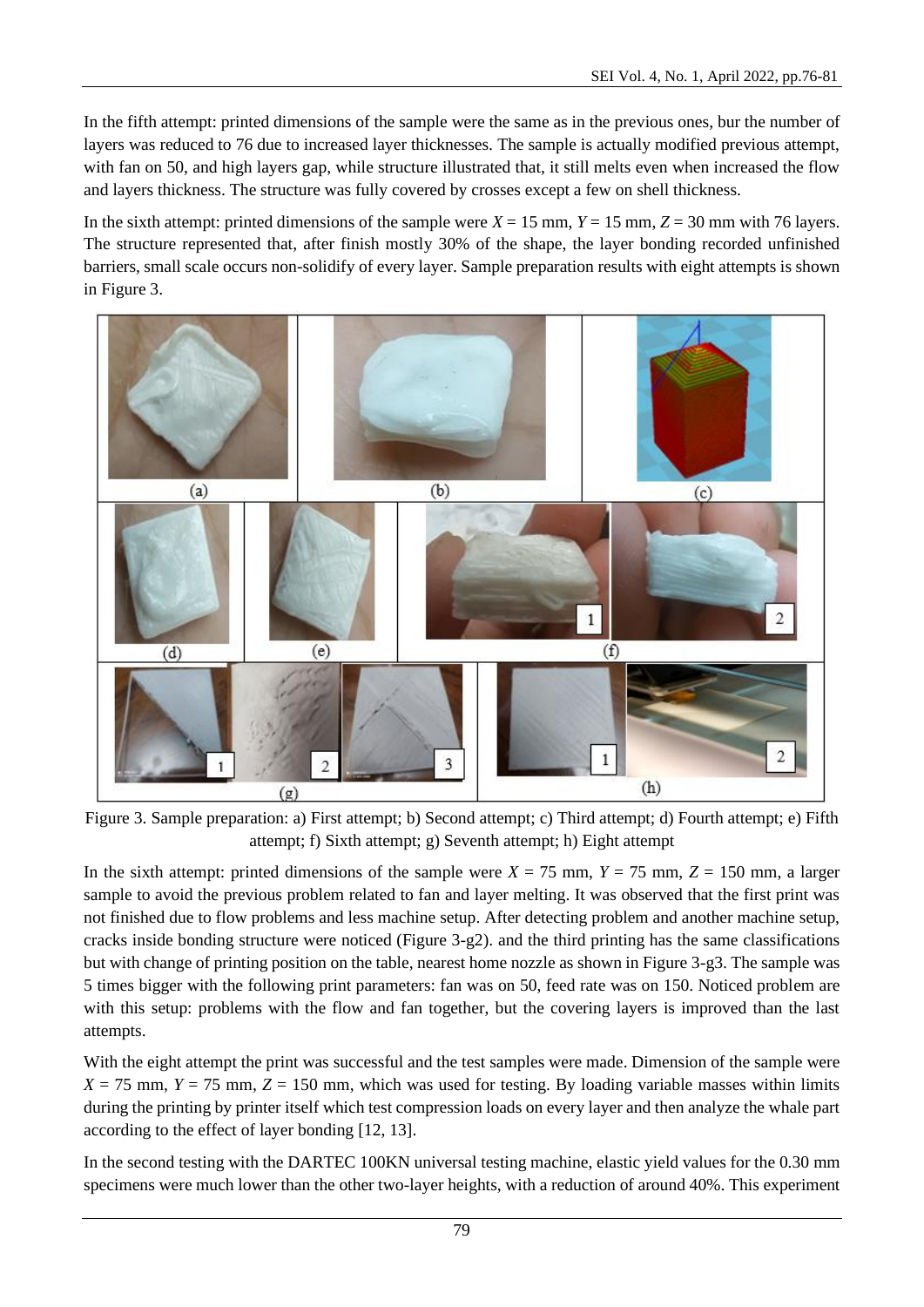was discontinued early because the 0.30 mm specimens failed to reach a maximum peak load before the 9mm displacement cut-off point. Gradient load/displacement for these samples shows a definite upward trend at the time of 6.5mm displacement, which indicates that further impacts were starting to take place at that point. After a significant amount of compression, the layers will no longer function in accordance with their initial state, but will instead adhere to each other. The elastic loading of the specimens should not be affected by this, although it may be a concern for all specimens. Test results for three samples (layer thicknesses: 0.05 mm, 0.15 mm and 0.30 mm) are shown in Figure 4.



Figure 4. Strength-stain diagram for tested samples

A stronger impact on the resilience of FDM structures seems to be exerted by layer bonding. In both compression and tensile loading, the elastic yield strength of the layer rises as the layer height increases. If you increase the print speed, you will lower the elastic yield strength and ultimate strength under compression and tensile loading, respectively. By altering the layer height and print speed parameters of FDM constructions, it is possible to reduce the time it takes to create the structure while maintaining its strength.

### **6. Conclusion**

Layer thicknesses of 0.05 mm and 0.15 mm have similar elastic properties, while layer thickness of 0.15 mm can continue to take additional load after initial plastic deformation. In addition, the sample with the layer thickness of 0.05 mm do not behave perfectly plastic but reach an ultimate yield strength quickly before rapidly decreasing in strength. The elastic zone load capacity of 0.30 mm layer thickness is much lower, but the plastic zone load capacity is significantly higher, and the layer thickness do not reach their maximum strength until a large degree of deformation has occurred.

### **Declaration of competing interest**

The authors declare that they have no any known financial or non-financial competing interests in any material discussed in this paper.

### **References**

[1] R. T. Salmana, A. A. Abdul-Hamead, F. M. J. E. Othman, and T. Journal, "Investigation of the Effect of Microcapsule Additive on Mechanical and Physical Properties of Concrete," vol. 39, no. 11, pp. 1639-1645, 2021.